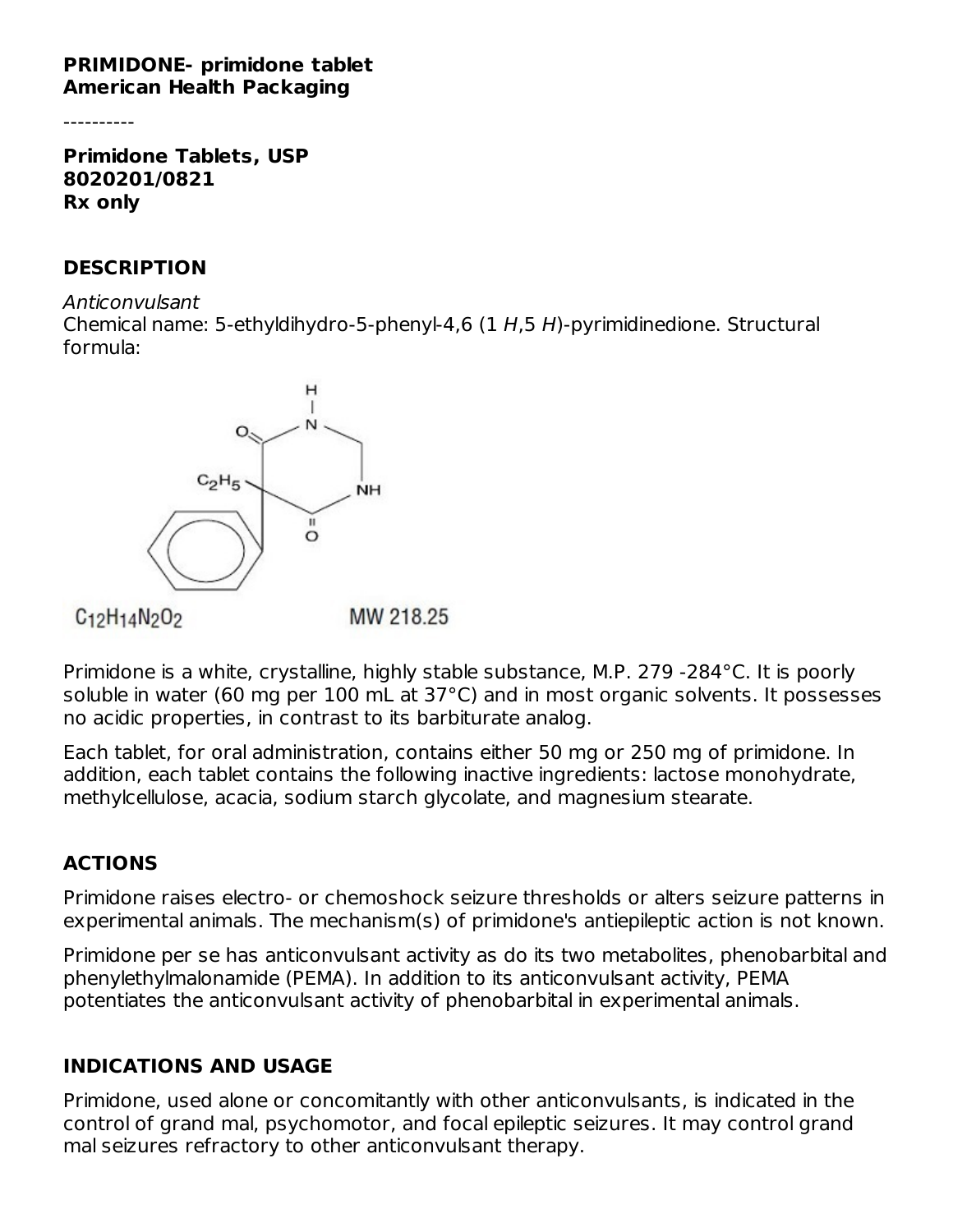# **CONTRAINDICATIONS**

Primidone is contraindicated in: 1) patients with porphyria and 2) patients who are hypersensitive to phenobarbital (see **ACTIONS**).

# **WARNINGS**

The abrupt withdrawal of antiepileptic medication may precipitate status epilepticus. The therapeutic efficacy of a dosage regimen takes several weeks before it can be assessed.

# **Suicidal Behavior and Ideation**

Antiepileptic drugs (AEDs), including primidone, increase the risk of suicidal thoughts or behavior in patients taking these drugs for any indication. Patients treated with any AED for any indication should be monitored for the emergence or worsening of depression, suicidal thoughts or behavior, and/or any unusual changes in mood or behavior.

Pooled analyses of 199 placebo-controlled clinical trials (mono- and adjunctive therapy) of 11 different AEDs showed that patients randomized to one of the AEDs had approximately twice the risk (adjusted Relative Risk 1.8, 95% CI:1.2, 2.7) of suicidal thinking or behavior compared to patients randomized to placebo. In these trials, which had a median treatment duration of 12 weeks, the estimated incidence rate of suicidal behavior or ideation among 27,863 AED-treated patients was 0.43%, compared to 0.24% among 16,029 placebo-treated patients, representing an increase of approximately one case of suicidal thinking or behavior for every 530 patients treated. There were four suicides in drug-treated patients in the trials and none in placebotreated patients, but the number is too small to allow any conclusion about drug effect on suicide.

The increased risk of suicidal thoughts or behavior with AEDs was observed as early as one week after starting drug treatment with AEDs and persisted for the duration of treatment assessed. Because most trials included in the analysis did not extend beyond 24 weeks, the risk of suicidal thoughts or behavior beyond 24 weeks could not be assessed. The risk of suicidal thoughts or behavior was generally consistent among drugs in the data analyzed. The finding of increased risk with AEDs of varying mechanisms of action and across a range of indications suggests that the risk applies to all AEDs used for any indication. The risk did not vary substantially by age (5-100 years) in the clinical trials analyzed.

Table 1 shows absolute and relative risk by indication for all evaluated AEDs.

| <b>Indication</b> | <b>Placebo</b>       | <b>Drug Patients</b> | <b>Relative Risk:</b>                   | <b>Risk</b>            |
|-------------------|----------------------|----------------------|-----------------------------------------|------------------------|
|                   | <b>Patients with</b> |                      | with Events Incidence of Events         | <b>Difference:</b>     |
|                   | <b>Events Per</b>    | <b>Per 1000</b>      | in Drug                                 | <b>Additional Drug</b> |
|                   | <b>1000 Patients</b> | <b>Patients</b>      | <b>Patients/Incidence Patients with</b> |                        |
|                   |                      |                      | in Placebo Patients                     | <b>Events Per</b>      |
|                   |                      |                      |                                         | <b>1000 Patients</b>   |
| Epilepsy          | 1.0                  | 3.4                  | 3.5                                     | 2.4                    |
| Psychiatric       | 5.7                  | 8.5                  | 1.5                                     | 2.9                    |

### **Table 1 Risk by indication for antiepileptic drugs in the pooled analysis**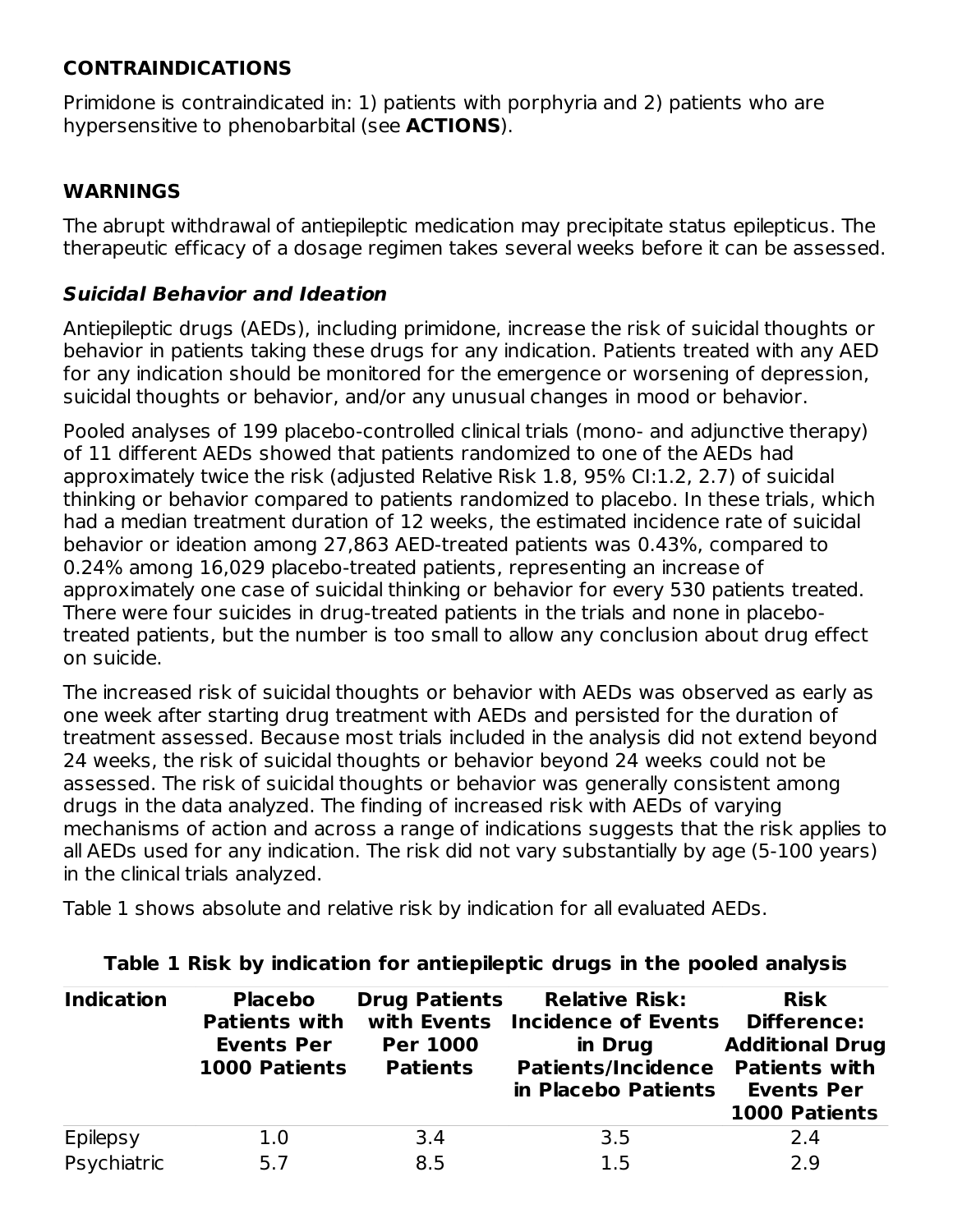| Other | 1.0 | 1.8      | 1.9 <sub>1</sub> | n q |
|-------|-----|----------|------------------|-----|
| Total | 2.4 | 4 P<br>J | 1.8              | 1.9 |

The relative risk for suicidal thoughts or behavior was higher in clinical trials for epilepsy than in clinical trials for psychiatric or other conditions, but the absolute risk differences were similar for the epilepsy and psychiatric indications.

Anyone considering prescribing primidone or any other AED must balance the risk of suicidal thoughts or behavior with the risk of untreated illness. Epilepsy and many other illnesses for which AEDs are prescribed are themselves associated with morbidity and mortality and an increased risk of suicidal thoughts and behavior. Should suicidal thoughts and behavior emerge during treatment, the prescriber needs to consider whether the emergence of these symptoms in any given patient may be related to the illness being treated.

Patients, their caregivers, and families should be informed that AEDs increase the risk of suicidal thoughts and behavior and should be advised of the need to be alert for the emergence or worsening of the signs and symptoms of depression, any unusual changes in mood or behavior, or the emergence of suicidal thoughts, behavior, or thoughts about self-harm. Behaviors of concern should be reported immediately to healthcare providers.

# **Usage in Pregnancy**

To provide information regarding the effects of in utero exposure to primidone, physicians are advised to recommend that pregnant patients taking primidone enroll in the North American Antiepileptic Drug (NAAED) Pregnancy Registry. This can be done by calling the toll free number 1-888-233-2334, and must be done by patients themselves. Information on the registry can also be found at the website http://www.aedpregnancyregistry.org/.

The effects of primidone in human pregnancy and nursing infants are unknown.

Recent reports suggest an association between the use of anticonvulsant drugs by women with epilepsy and an elevated incidence of birth defects in children born to these women. Data are more extensive with respect to diphenylhydantoin and phenobarbital, but these are also the most commonly prescribed anticonvulsants; less systematic or anecdotal reports suggest a possible similar association with the use of all known anticonvulsant drugs.

The reports suggesting an elevated incidence of birth defects in children of drug-treated epileptic women cannot be regarded as adequate to prove a definite cause and effect relationship.

There are intrinsic methodologic problems in obtaining adequate data on drug teratogenicity in humans; the possibility also exists that other factors leading to birth defects, e.g., genetic factors or the epileptic condition itself, may be more important than drug therapy. The great majority of mothers on anticonvulsant medication deliver normal infants. It is important to note that anticonvulsant drugs should not be discontinued in patients in whom the drug is administered to prevent major seizures because of the strong possibility of precipitating status epilepticus with attendant hypoxia and threat to life. In individual cases where the severity and frequency of the seizure disorders are such that the removal of medication does not pose a serious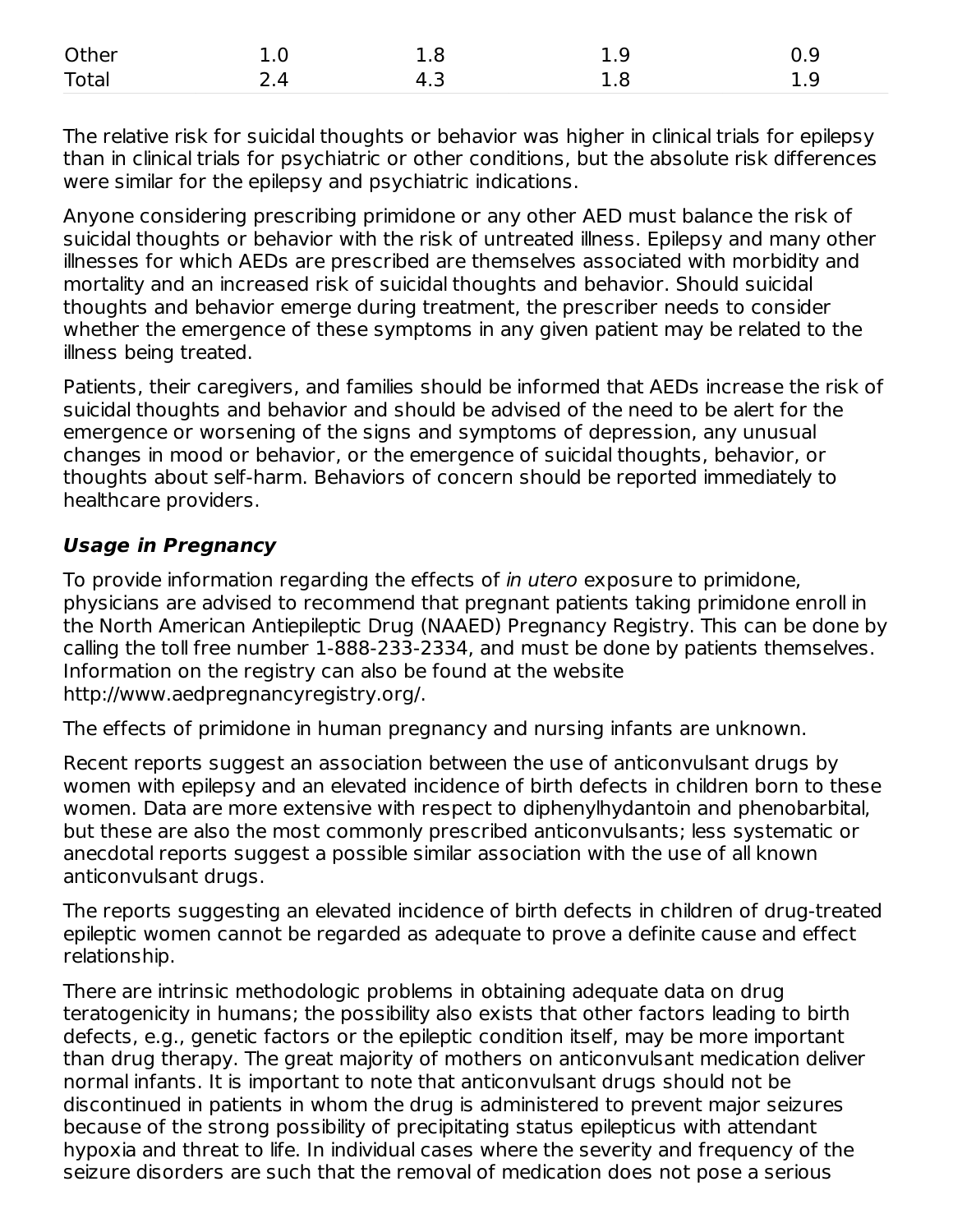threat to the patient, discontinuation of the drug may be considered prior to and during pregnancy, although it cannot be said with any confidence that even minor seizures do not pose some hazard to the developing embryo or fetus.

The prescribing physician will wish to weigh these considerations in treating or counseling epileptic women of childbearing potential. Neonatal hemorrhage, with a coagulation defect resembling vitamin K deficiency, has been described in newborns whose mothers were taking primidone and other anticonvulsants. Pregnant women under anticonvulsant therapy should receive prophylactic vitamin K1 therapy for one month prior to, and during, delivery.

# **PRECAUTIONS**

The total daily dosage should not exceed 2 g. Since primidone therapy generally extends over prolonged periods, a complete blood count and a sequential multiple analysis-12 (SMA-12) test should be made every six months.

### **In Nursing Mothers**

There is evidence in mothers treated with primidone, the drug appears in the milk in substantial quantities. Since tests for the presence of primidone in biological fluids are too complex to be carried out in the average clinical laboratory, it is suggested that the presence of undue somnolence and drowsiness in nursing newborns of primidonetreated mothers be taken as an indication that nursing should be discontinued.

### **Information for Patients**

Suicidal Thinking and Behavior - Patients, their caregivers, and families should be counseled that AEDs, including primidone, may increase the risk of suicidal thoughts and behavior and should be advised of the need to be alert for the emergence or worsening of symptoms of depression, any unusual changes in mood or behavior, or the emergence of suicidal thoughts, behavior, or thoughts about self-harm. Behaviors of concern should be reported immediately to healthcare providers.

Patients should be encouraged to enroll in the NAAED Pregnancy Registry if they become pregnant. This registry is collecting information about the safety of antiepileptic drugs during pregnancy. To enroll, patients can call the toll free number 1-888-233-2334 (see Usage in Pregnancy section).

Please refer to the Primidone Tablets, USP Medication Guide provided with the product for more information.

# **ADVERSE REACTIONS**

The most frequently occurring early side effects are ataxia and vertigo. These tend to disappear with continued therapy, or with reduction of initial dosage. Occasionally, the following have been reported: nausea, anorexia, vomiting, fatigue, hyperirritability, emotional disturbances, sexual impotency, diplopia, nystagmus, drowsiness, and morbilliform skin eruptions. Granulocytopenia, agranulocytosis, and red-cell hypoplasia and aplasia, have been reported rarely. These and, occasionally, other persistent or severe side effects may necessitate withdrawal of the drug. Megaloblastic anemia may occur as a rare idiosyncrasy to primidone and to other anticonvulsants. The anemia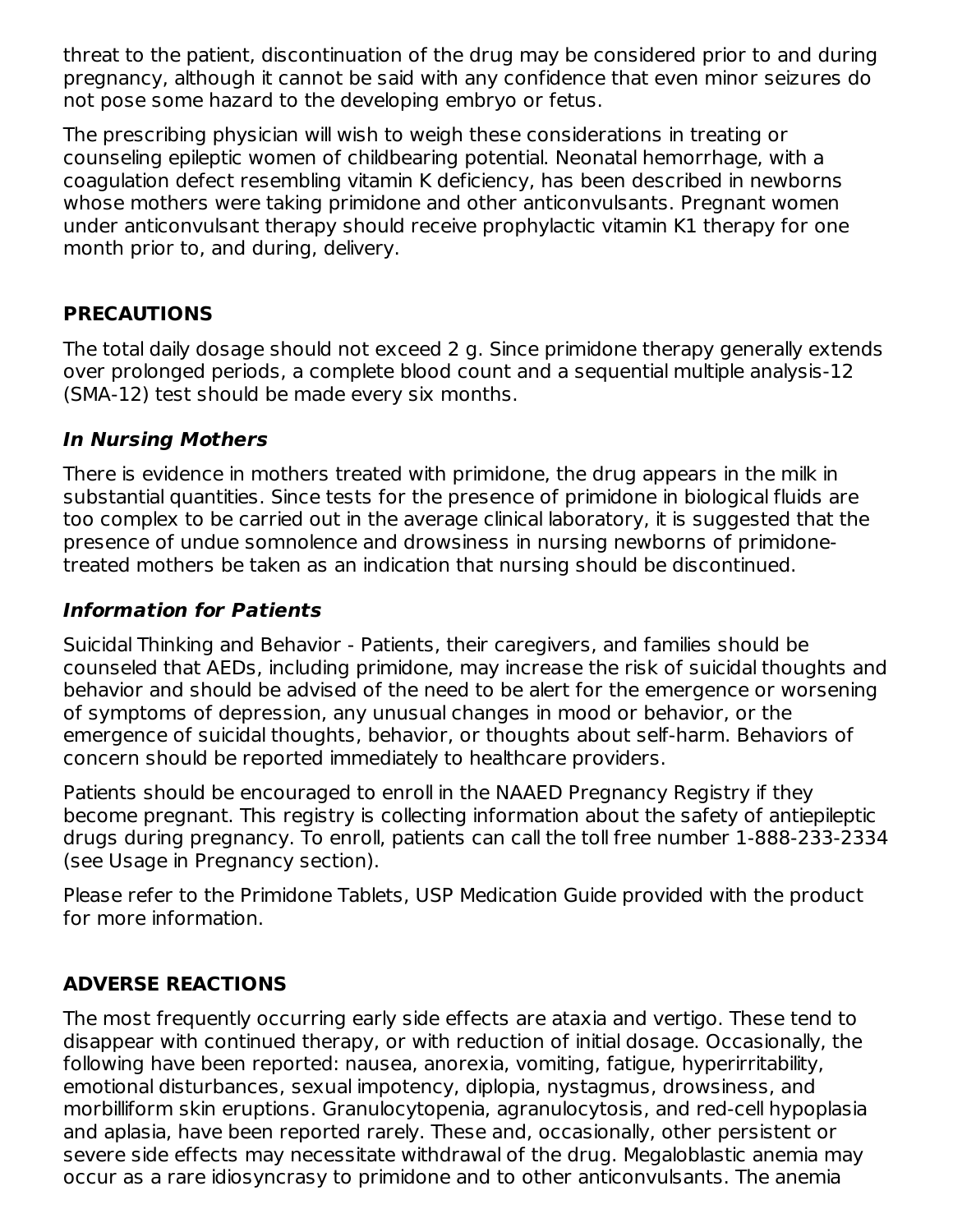responds to folic acid without necessity of discontinuing medication.

# **DOSAGE AND ADMINISTRATION**

### **Adult Dosage**

Patients 8 years of age and older who have received no previous treatment may be started on primidone according to the following regimen using either 50 mg or scored 250 mg primidone tablets.

Days 1 to 3: 100 to 125 mg at bedtime Days 4 to 6: 100 to 125 mg b.i.d. Days 7 to 9: 100 to 125 mg t.i.d. Day 10 to maintenance: 250 mg t.i.d.

For most adults and children 8 years of age and over, the usual maintenance dosage is three to four 250 mg primidone tablets in divided doses (250 mg t.i.d. or q.i.d.). If required, an increase to five or six 250 mg tablets daily may be made but daily doses should not exceed 500 mg q.i.d.

Dosage should be individualized to provide maximum benefit. In some cases, serum blood level determinations of primidone may be necessary for optimal dosage adjustment. The clinically effective serum level for primidone is between 5 to 12 mcg/mL.

### **In Patients Already Receiving Other Anticonvulsants**

Primidone should be started at 100 to 125 mg at bedtime and gradually increased to maintenance level as the other drug is gradually decreased. This regimen should be continued until satisfactory dosage level is achieved for the combination, or the other medication is completely withdrawn. When therapy with primidone alone is the objective, the transition from concomitant therapy should not be completed in less than two weeks.

### **Pediatric Dosage**

For children under 8 years of age, the following regimen may be used: Days 1 to 3: 50 mg at bedtime Days 4 to 6: 50 mg b.i.d. Days 7 to 9: 100 mg b.i.d. Day 10 to maintenance: 125 mg t.i.d. to 250 mg t.i.d.

For children under 8 years of age, the usual maintenance dosage is 125 to 250 mg three times daily or, 10 to 25 mg/kg/day in divided doses.

# **HOW SUPPLIED**

Primidone Tablets USP, 50 mg are available as white, round, flat faced, beveled edge, scored tablets debossed LAN over 1301, supplied in: Unit dose packages of 100 (10 x 10) NDC 68084-202-01.

Primidone Tablets USP, 250 mg are available as white, round, flat faced, beveled edge, scored tablets debossed LAN over 1231, supplied in: Unit dose packages of 100 (10 x 10) NDC 68084-203-01

Store at 20° to 25°C (68° to 77°F) [see USP Controlled Room Temperature].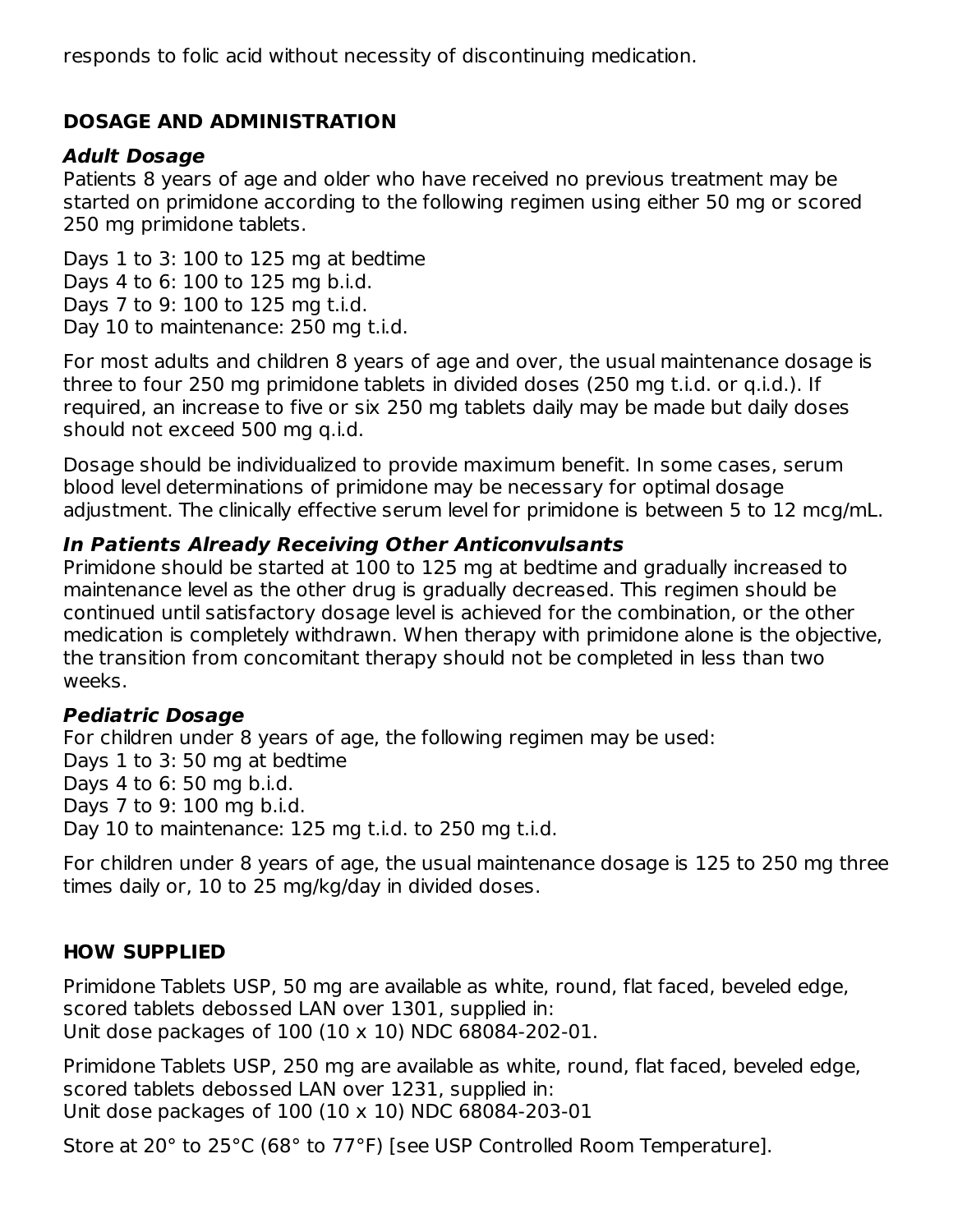**FOR YOUR PROTECTION:** Do not use if blister is torn or broken.

Dispense with Medication Guide.

To order more Medication Guides call American Health Packaging at 1-800-707-4621.

### **PACKAGING INFORMATION**

American Health Packaging unit dose blisters (see How Supplied section) contain drug product from Lannett Company, Inc. as follows: (50 mg / 100 UD) NDC 68084-202-01 packaged from NDC 0527-1301 (250 mg / 100 UD) NDC 68084-203-01 packaged from NDC 0527-1231

#### Distributed by: **American Health Packaging** Columbus, OH 43217

### **8020201/0821**

### **MEDICATION GUIDE**

Dispense with Medication Guide. To order more Medication Guides call American Health Packaging at 1-800-707-4621.

#### **8020201/0821**

#### **Primidone Tablets, USP**

Read this Medication Guide before you start taking primidone tablets, USP and each time you get a refill. There may be new information. This information does not take the place of talking to your healthcare provider about your medical condition or treatment.

#### **What is the most important information I should know about Primidone Tablets, USP?**

#### **Do not stop taking primidone tablets, USP without first talking to your healthcare provider.**

Stopping primidone tablets, USP suddenly can cause serious problems.

**Primidone tablets, USP can cause serious side effects, including:**

#### **1. Like other antiepileptic drugs, primidone tablets, USP may cause suicidal thoughts or actions in a very small number of people, about 1 in 500.**

#### **Call a healthcare provider right away if you have any of these symptoms, especially if they are new, worse, or worry you:**

- thoughts about suicide or dying
- attempts to commit suicide
- new or worse depression
- new or worse anxiety
- feeling agitated or restless
- $\bullet$  panic attacks
- trouble sleeping (insomnia)
- new or worse irritability
- acting aggressive, being angry, or violent
- acting on dangerous impulses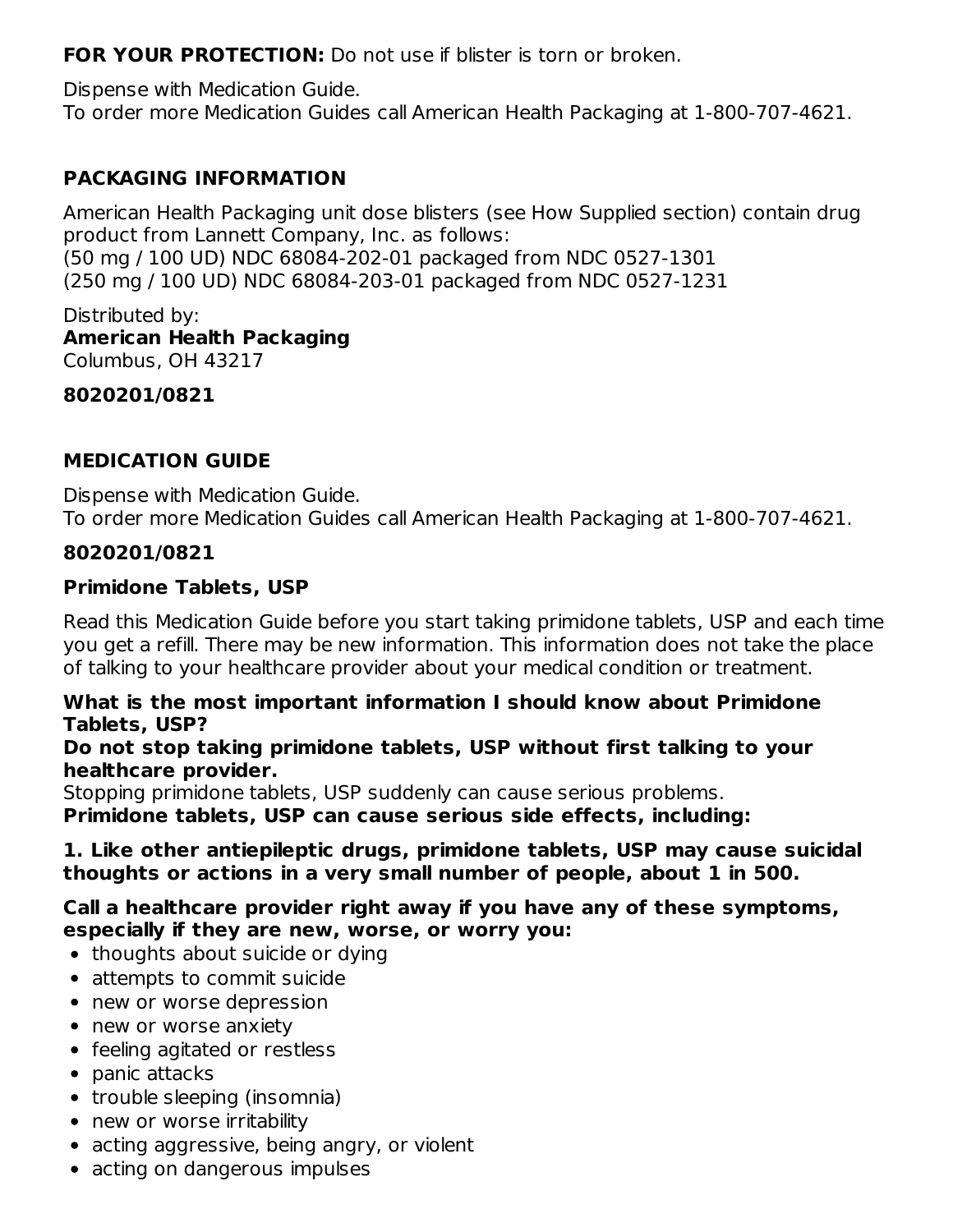- an extreme increase in activity and talking (mania)
- other unusual changes in behavior or mood

# **How can I watch for early symptoms of suicidal thoughts and actions?**

- Pay attention to any changes, especially sudden changes, in mood, behaviors, thoughts, or feelings.
- Keep all follow-up visits with your healthcare provider as scheduled.

Call your healthcare provider between visits as needed, especially if you are worried about symptoms.

### **Do not stop primidone tablets, USP without first talking to a healthcare provider.**

• Stopping primidone tablets, USP suddenly can cause serious problems. Stopping a seizure medicine suddenly in a patient who has epilepsy can cause seizures that will not stop (status epilepticus).

Suicidal thoughts or actions can be caused by things other than medicines. If you have suicidal thoughts or actions, your healthcare provider may check for other causes.

# **What is Primidone Tablets, USP?**

Primidone tablets, USP is a prescription medicine used alone or with other medicines to treat people with:

- generalized tonic-clonic (grand mal) seizures
- complex partial (psychomotor) seizures
- partial (focal) epileptic seizures.

# **Who should not take Primidone Tablets, USP?**

Do not take primidone tablets, USP if you:

- have a genetic disorder called porphyria
- are allergic to phenobarbital

### **What should I tell my healthcare provider before taking Primidone Tablets, USP?**

Before you take primidone tablets, USP, tell your healthcare provider if you:

- have or have had depression, mood problems or suicidal thoughts or behavior
- have any other medical conditions
- are pregnant or planning to become pregnant. Primidone tablets, USP may harm your unborn baby. Tell your healthcare provider right away if you become pregnant while taking primidone tablets, USP. You and your healthcare provider will decide if you should take primidone tablets, USP while you are pregnant.
	- If you become pregnant while taking primidone tablets, USP, talk to your healthcare provider about registering with the North American Antiepileptic Drug (NAAED) Pregnancy Registry. You can enroll in this registry by calling 1-888-233- 2334. The purpose of this registry is to collect information about the safety of antiepileptic drugs during pregnancy.
- are breastfeeding or plan to breastfeed. Primidone tablets, USP can pass into breast milk. Talk to your healthcare provider about the best way to feed your baby if you take primidone tablets, USP.

# **Tell your healthcare provider about all the medicines you take,** including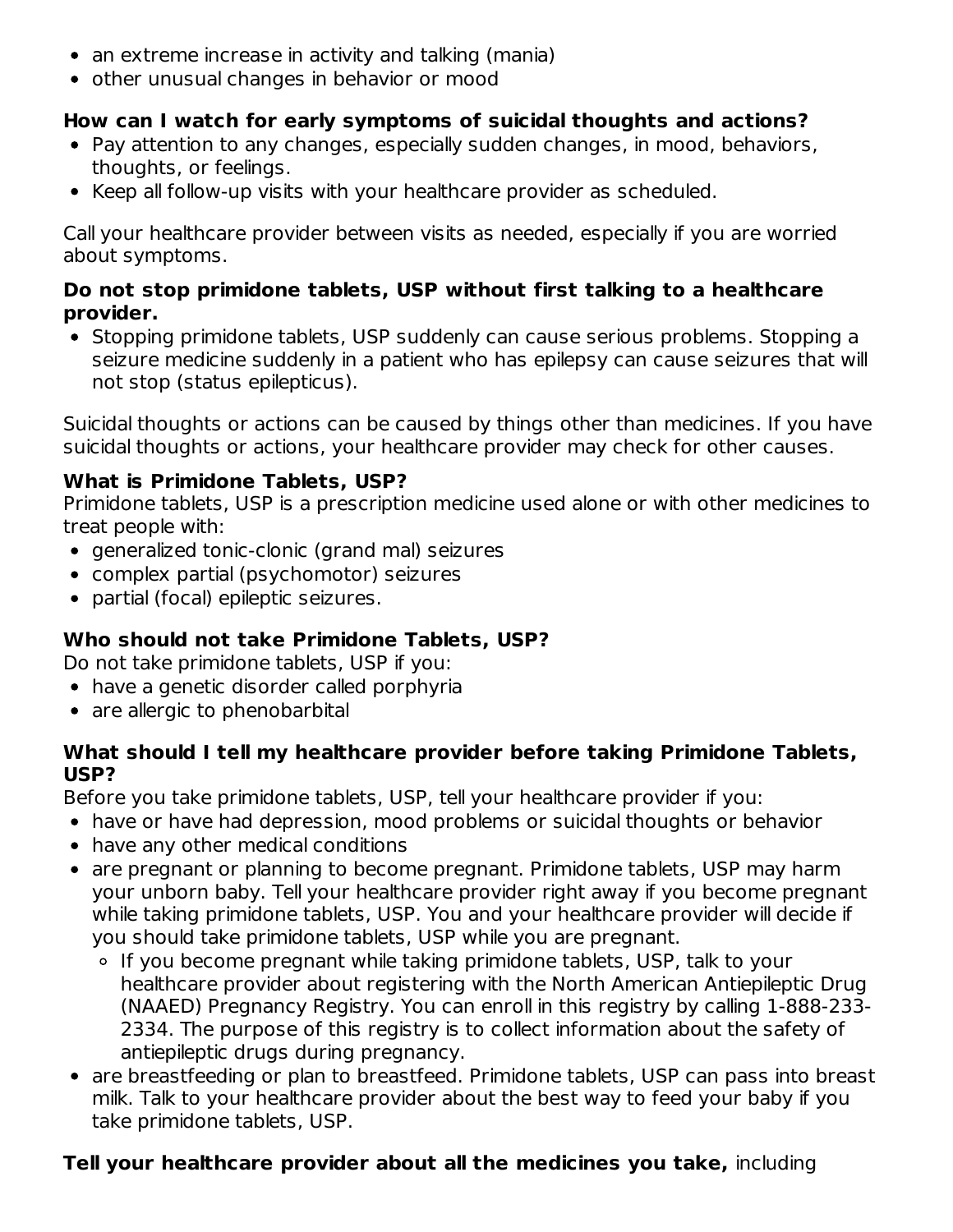prescription and non-prescription medicines, vitamins, and herbal supplements. Taking primidone tablets, USP with certain other medicines can cause side effects or affect how well they work. Do not start or stop other medicines without talking to your healthcare provider.

Know the medicines you take. Keep a list of them and show it to your healthcare provider and pharmacist each time you get a new medicine.

# **How should I take Primidone Tablets, USP?**

Take primidone tablets, USP exactly as prescribed. Your healthcare provider will tell you how much primidone tablets, USP to take and when to take it.

- Your healthcare provider may change your dose. Do not change your dose without talking to your healthcare provider.
- Do not stop taking primidone tablets, USP without first talking to your healthcare provider. Stopping primidone tablets, USP suddenly can cause serious problems.
- If you take too much primidone tablets, USP, call your healthcare provider or local Poison Control Center right away.

# **What should I avoid while taking Primidone Tablets, USP?**

- Primidone tablets, USP can make you sleepy or dizzy. Do not drink alcohol or take other drugs that make you sleepy or dizzy while taking primidone tablets, USP without first discussing this with your healthcare provider. Taking primidone tablets, USP with alcohol or drugs that cause sleepiness or dizziness may make your sleepiness or dizziness worse.
- Do not drive, operate heavy machinery, or do other dangerous activities until you know how primidone tablets, USP affects you. Primidone tablets, USP can slow your thinking and motor skills.

### **What are the possible side effects of Primidone Tablets, USP? See "What is the most important information I should know about Primidone Tablets, USP?".**

Primidone tablets, USP may cause other serious side effects including:

- Sleepiness that can be severe, especially when you first start taking primidone tablets, USP.
- Primidone tablets, USP may rarely cause blood problems. Symptoms may include:
	- fever, swollen glands, or sore throat that come and go or do not go away
	- Frequent infections or an infection that does not go away
	- tiredness
	- shortness of breath
- Primidone tablets, USP may rarely cause allergic reactions. Symptoms may include:
	- $\circ$  skin rash
	- hives
	- sores in your mouth
	- blistering or peeling skin

The most common side effects of primidone tablets, USP include:

- problems with walking and moving
- feelings of dizziness, spinning, or swaying (vertigo)

These are not all the possible side effects of primidone tablets, USP. For more information, ask your healthcare provider or pharmacist.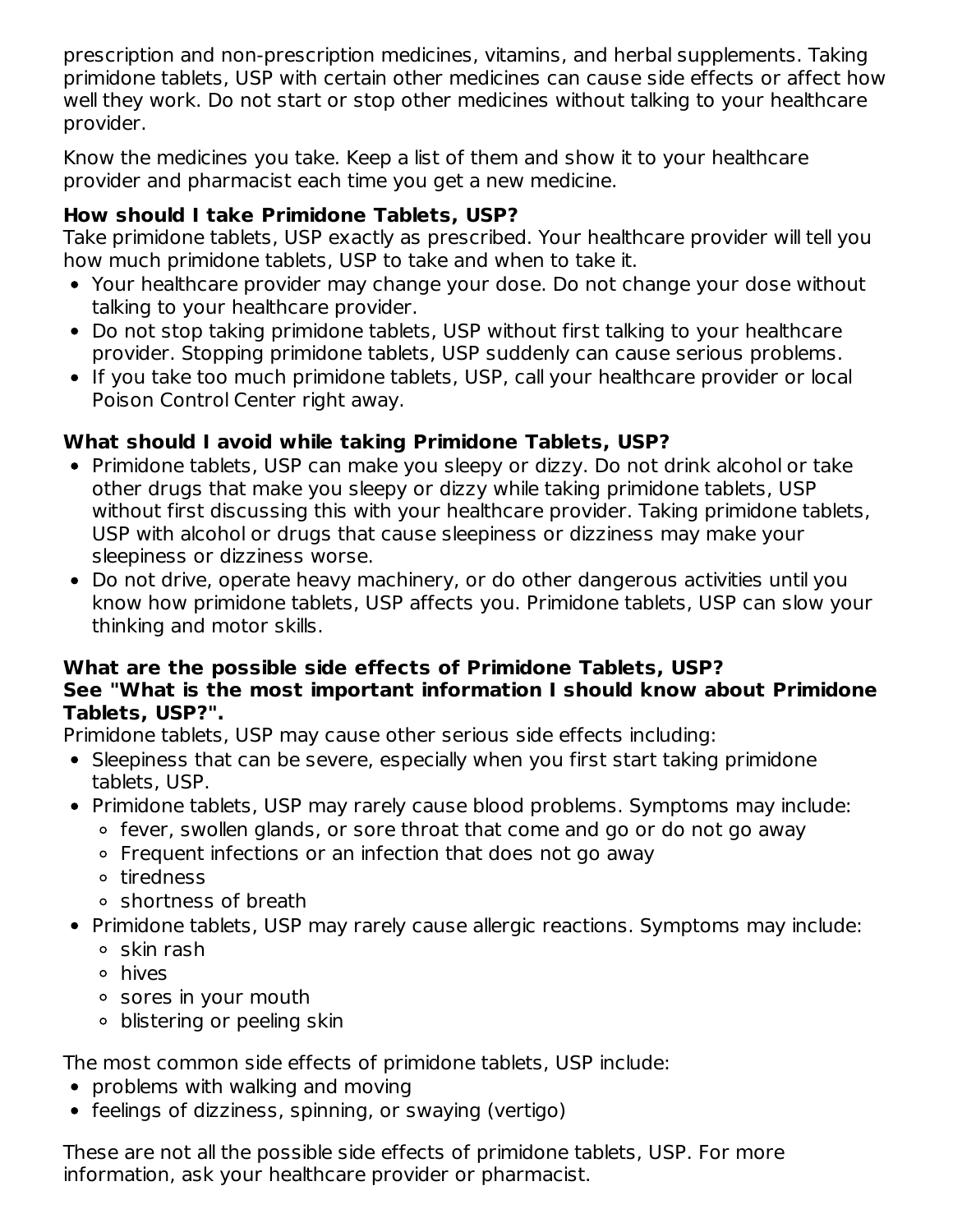Tell your healthcare provider if you have any side effect that bothers you or that does not go away.

#### **Call your doctor for medical advice about side effects. You may report side effects to FDA at 1-800-FDA-1088.**

### **How should I store Primidone Tablets, USP?**

Store primidone tablets, USP at room temperature between 68°F to 77°F (20°C to 25°C).

### **Keep primidone tablets, USP and all medicines out of the reach of children.**

### **General Information about Primidone Tablets, USP**

Medicines are sometimes prescribed for purposes other than those listed in a Medication Guide. Do not use primidone tablets, USP for a condition for which it was not prescribed. Do not give primidone tablets, USP to other people, even if they have the same symptoms that you have. It may harm them.

This Medication Guide summarizes the most important information about primidone tablets, USP. If you would like more information, talk with your healthcare provider. You can ask your pharmacist or healthcare provider for information about primidone tablets, USP that is written for health professionals.

For more information about the drug product, call Lannett Company, Inc. at 1-844-834- 0530.

For more information about the packaging or labeling, call American Health Packaging at 1-800-707-4621.

### **What are the ingredients in Primidone Tablets, USP?**

Active Ingredient: primidone

Inactive ingredients: lactose monohydrate, methylcellulose, acacia, sodium starch glycolate, and magnesium stearate.

This Medication Guide has been approved by the U.S. Food and Drug Administration

# Distributed by: **American Health Packaging**

Columbus, OH 43217

**8020201/0821**

**Package/Label Display Panel – Carton – 50 mg**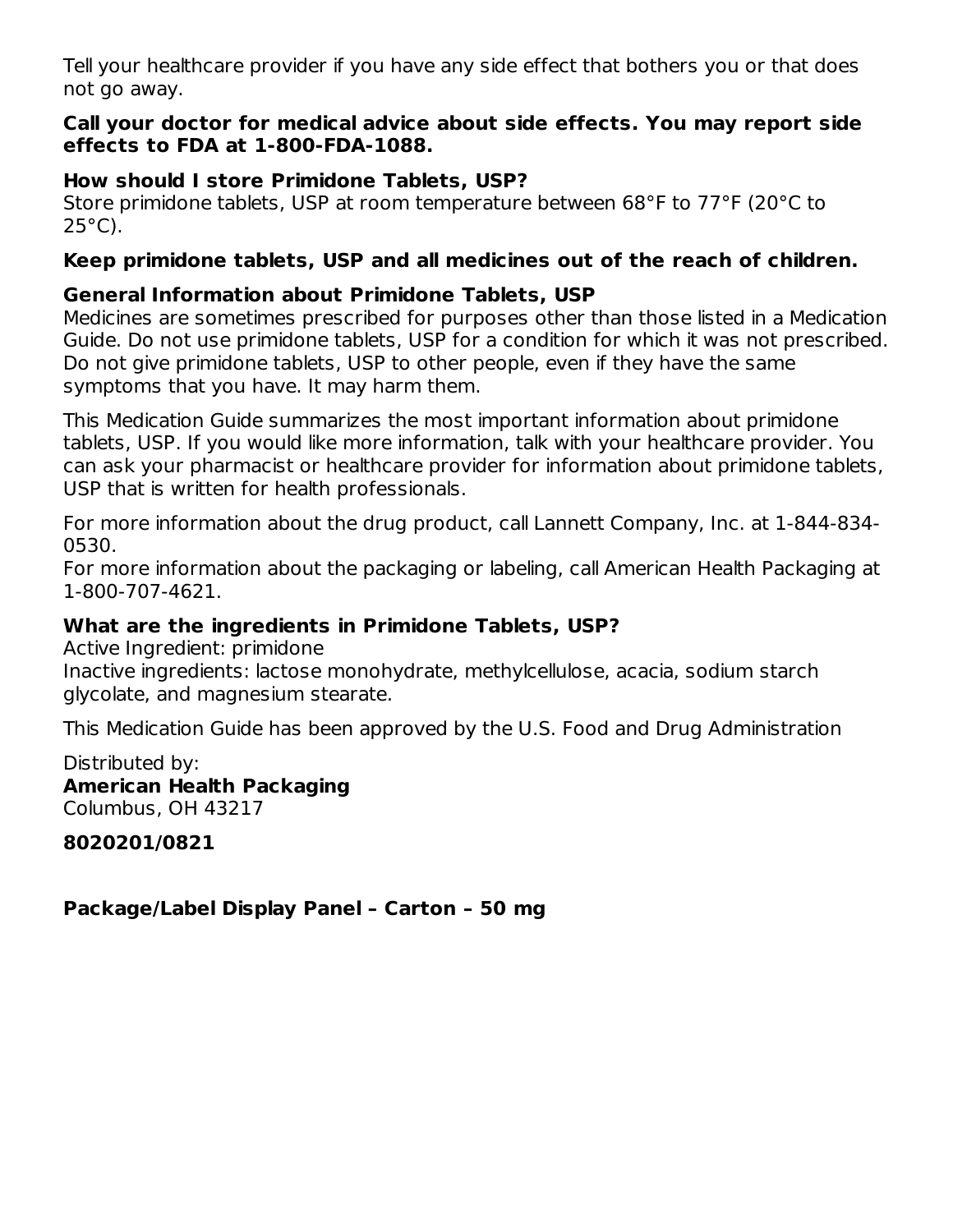

#### NDC 68084- **202**-01

**Primidone**

Tablets, USP

#### **50 mg**

#### **100 Tablets (10 x 10) Rx Only**

**PHARMACIST:** Dispense with the accompanying Medication Guide to each patient.

**Each Tablet Contains:** Primidone, USP................................................................ 50 mg

**Usual Dosage:** See package insert for full prescribing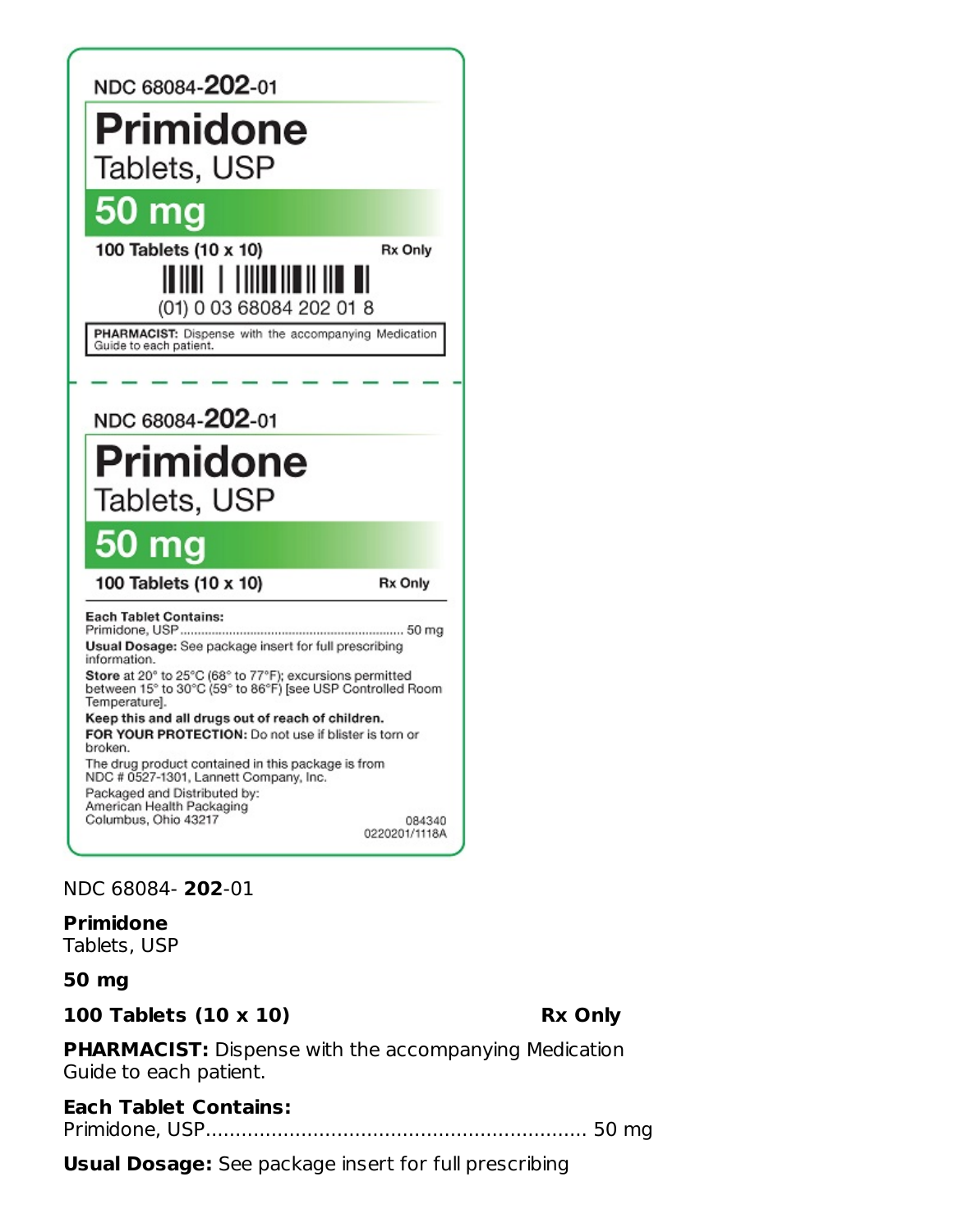information.

**Store** at 20° to 25°C (68° to 77°F); excursions permitted between 15° to 30°C (59° to 86°F) [see USP Controlled Room Temperature].

#### **Keep this and all drugs out of reach of children.**

**FOR YOUR PROTECTION:** Do not use if blister is torn or broken.

The drug product contained in this package is from NDC # 0527-1301, Lannett Company, Inc.

Packaged and Distributed by: American Health Packaging Columbus, Ohio 43217

084340 0220201/1118A

# **Package/Label Display Panel – Blister – 50 mg**



Primidone Tablet, USP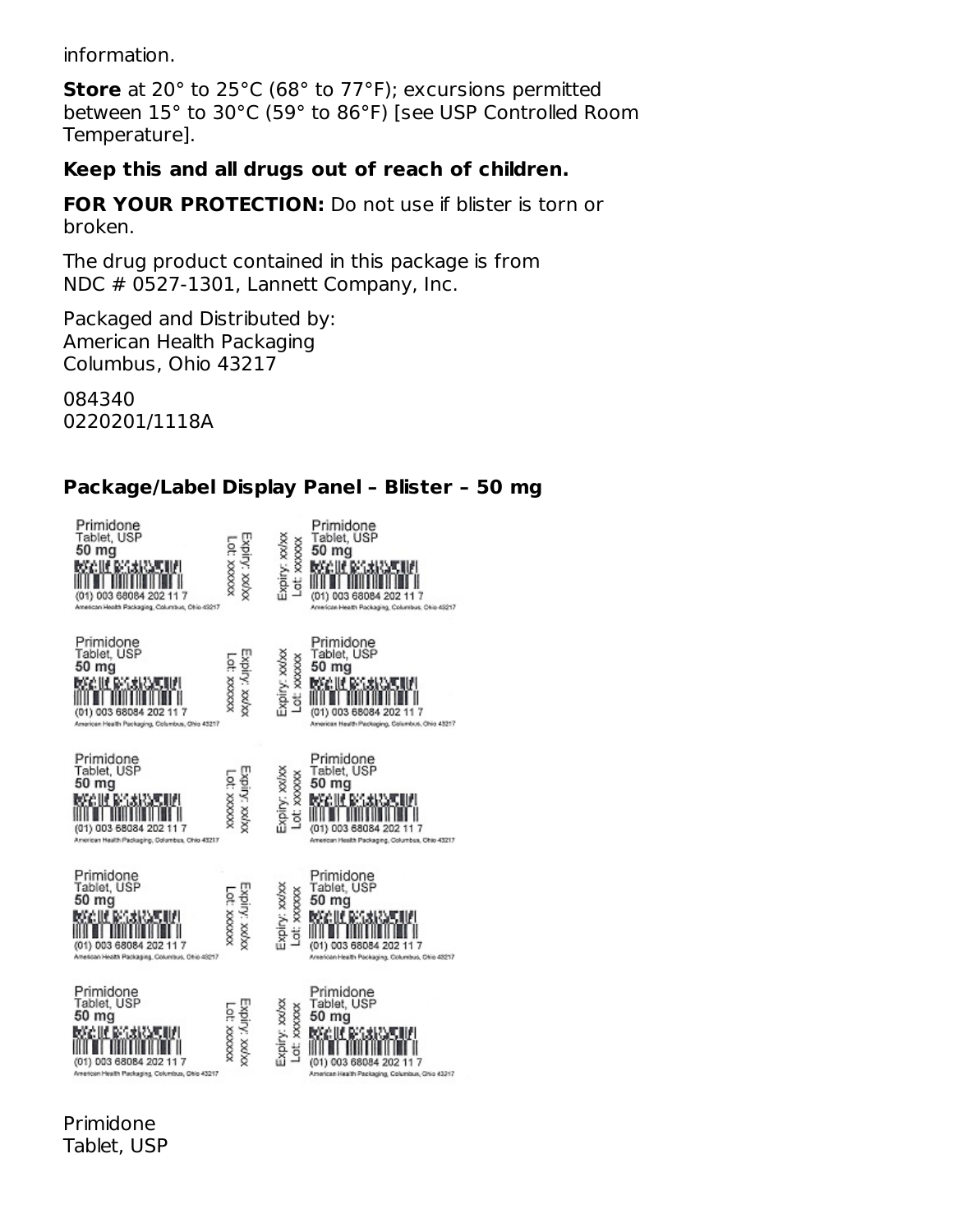### **Package/Label Display Panel – Carton – 250 mg**

| NDC 68084-203-01<br><b>Primidone</b><br>Tablets, USP                                                                                                                                                                                                                                                                                                                                                                                                                                                                      |                |
|---------------------------------------------------------------------------------------------------------------------------------------------------------------------------------------------------------------------------------------------------------------------------------------------------------------------------------------------------------------------------------------------------------------------------------------------------------------------------------------------------------------------------|----------------|
| 250 m                                                                                                                                                                                                                                                                                                                                                                                                                                                                                                                     |                |
| 100 Tablets (10 x 10)<br>I III II IIIIII III IIII<br>(01) 0 03 68084 203 01 5                                                                                                                                                                                                                                                                                                                                                                                                                                             | <b>Rx Only</b> |
| PHARMACIST: Dispense with the accompanying Medication<br>Guide to each patient.                                                                                                                                                                                                                                                                                                                                                                                                                                           |                |
| NDC 68084-203-01<br><b>Primidone</b>                                                                                                                                                                                                                                                                                                                                                                                                                                                                                      |                |
| Tablets, USP<br>250 mg                                                                                                                                                                                                                                                                                                                                                                                                                                                                                                    |                |
| 100 Tablets (10 x 10)                                                                                                                                                                                                                                                                                                                                                                                                                                                                                                     | Rx Only        |
| <b>Each Tablet Contains:</b><br>Usual Dosage: See package insert for full prescribing<br>information.<br>Store at 20° to 25°C (68° to 77°F); excursions permitted<br>between 15° to 30°C (59° to 86°F) [see USP Controlled Room<br>Temperature].<br>Keep this and all drugs out of reach of children.<br>FOR YOUR PROTECTION: Do not use if blister is torn or<br>broken.<br>The drug product contained in this package is from<br>NDC # 0527-1231, Lannett Company, Inc.<br>Distributed by:<br>American Health Packaging |                |

#### NDC 68084- **203**-01

**Primidone** Tablets, USP

# **250 mg**

**100 Tablets (10 x 10) Rx Only**

**PHARMACIST:** Dispense with the accompanying Medication Guide to each patient.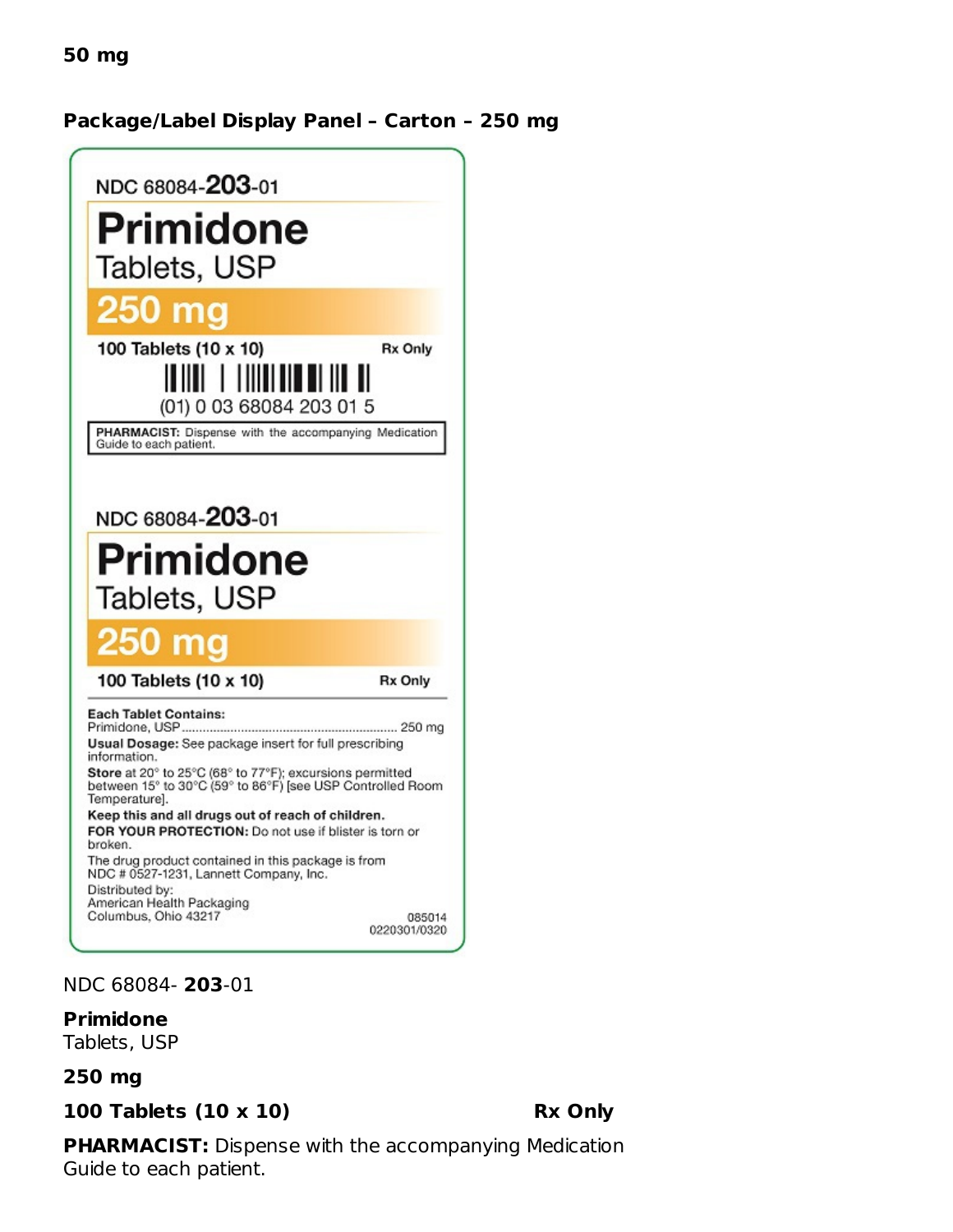# **Each Tablet Contains:**

Primidone, USP............................................................250 mg

**Usual Dosage:** See package insert for full prescribing information.

**Store** at 20° to 25°C (68° to 77°F); excursions permitted between 15° to 30°C (59° to 86°F) [see USP Controlled Room Temperature].

### **Keep this and all drugs out of reach of children.**

**FOR YOUR PROTECTION:** Do not use if blister is torn or broken.

The drug product contained in this package is from NDC # 0527-1231, Lannett Company, Inc.

Distributed by: American Health Packaging Columbus, Ohio 43217

085014 0220301/0320

# **Package/Label Display Panel – Blister – 250 mg**

| Primidone<br>Tablet, USP<br>250 mg<br>our resuse<br>(01) 003 68084 203 11 4<br>American Health Packaging, Columbus, Ohio 43217    | DC: XXXXXX | Expiry: xx/xx | Expiry: xx/xx | ot; xxxxxx  | Primidone<br>Tablet, USP<br>250 mg<br>elle Résaltan<br>(01) 003 68084 203 11 4<br>American Health Packaging, Columbus, Ohio 43217 |
|-----------------------------------------------------------------------------------------------------------------------------------|------------|---------------|---------------|-------------|-----------------------------------------------------------------------------------------------------------------------------------|
| Primidone<br>Tablet, USP<br>250 mg<br>bacih Raakv<br>(01) 003 68084<br>114<br>American Health Packaging, Columbus, Ohio 43217     | 01: XXXXXX | Expiry: XX/XX | Expiry: xxixx | Lot: xxxxxx | Primidone<br>Tablet, USP<br>250 mg<br>MAIL MARKE<br>(01) 003 68084 203<br>American Health Packaging, Columbus, Ohio 43217         |
| Primidone<br>Tablet, USP<br>250 mg<br>IF BYSKIN<br>(01) 003 68084 203 11 4<br>American Health Packaging, Columbus, Ohio 43217     | XXXXXX 10  | Expiry: xx/xx | Expiry: xx/xx | Lot: xxxxxx | Primidone<br>Tablet, USP<br>250 mg<br>II BYARAKI<br>(01) 003 68084 203 11 4<br>American Health Packaging, Columbus, Ohio 43217    |
| Primidone<br>Tablet, USP<br>250 mg<br>borojn poravo<br>(01) 003 68084 203 11 4<br>American Health Packaging, Columbus, Ohio 43217 | Lot xxxxxx | Expiry: xx/xx | Expiry: xxlxx | Lot: xxxxxx | Primidone<br>Tablet, USP<br><b>250 mg</b><br>公財 昭武松<br>(01) 003 68084 203 11 4<br>American Health Packaging, Columbus, Chio 43217 |
| Primidone<br>Tablet, USP<br>250 mg<br>II BARA<br>003<br>203<br>68084<br>American Health Packaging, Columbus, Ohio 43217           | AXXXXX.10  | Expiry: xx/xx | Expiry: xx/xx | Lot: xxxxxx | Primidone<br>Tablet, USP<br>250 mg<br><b>CHERGARAN</b><br>4<br>Health Packaging, Columbus, Ohio 43217                             |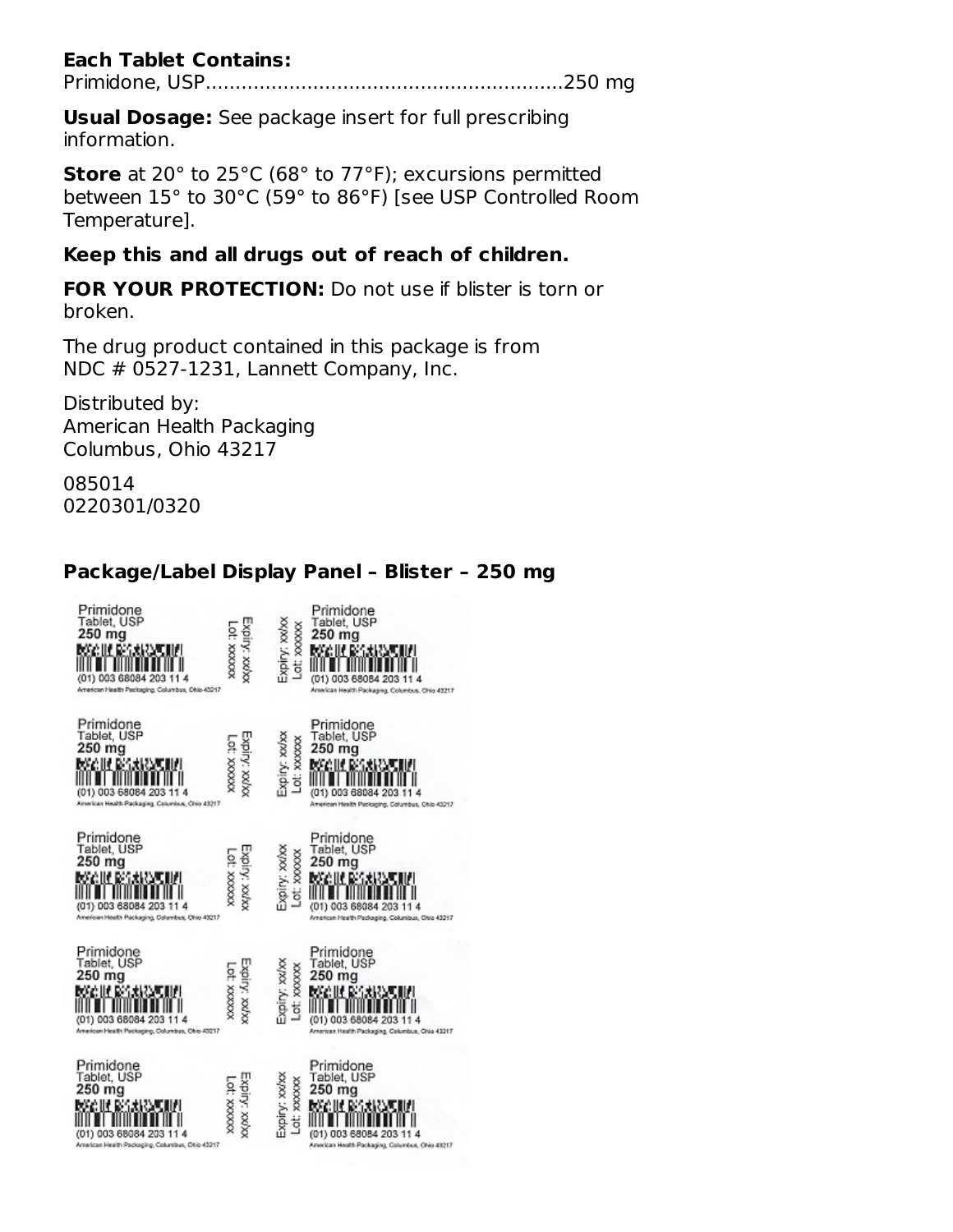# **250 mg**

|                                                    | <b>PRIMIDONE</b><br>primidone tablet                                |         |                                          |                                       |  |                                       |  |                         |                                     |
|----------------------------------------------------|---------------------------------------------------------------------|---------|------------------------------------------|---------------------------------------|--|---------------------------------------|--|-------------------------|-------------------------------------|
|                                                    | <b>Product Information</b>                                          |         |                                          |                                       |  |                                       |  |                         |                                     |
|                                                    | <b>Product Type</b>                                                 |         | <b>HUMAN PRESCRIPTION</b><br><b>DRUG</b> | <b>Item Code</b><br>(Source)<br>1301) |  |                                       |  | NDC:68084-202(NDC:0527- |                                     |
|                                                    | <b>Route of Administration</b>                                      |         | ORAI                                     |                                       |  |                                       |  |                         |                                     |
|                                                    |                                                                     |         |                                          |                                       |  |                                       |  |                         |                                     |
|                                                    | <b>Active Ingredient/Active Moiety</b>                              |         |                                          |                                       |  |                                       |  |                         |                                     |
| <b>Ingredient Name</b><br><b>Basis of Strength</b> |                                                                     |         |                                          |                                       |  |                                       |  | <b>Strength</b>         |                                     |
|                                                    | PRIMIDONE (UNII: 13AFD7670Q) (PRIMIDONE - UNII:13AFD7670Q)          |         |                                          |                                       |  | <b>PRIMIDONE</b>                      |  |                         | 50 mg                               |
|                                                    |                                                                     |         |                                          |                                       |  |                                       |  |                         |                                     |
|                                                    | <b>Inactive Ingredients</b>                                         |         |                                          |                                       |  |                                       |  |                         |                                     |
|                                                    |                                                                     |         |                                          | <b>Ingredient Name</b>                |  |                                       |  |                         | <b>Strength</b>                     |
|                                                    | LACTOSE MONOHYDRATE (UNII: EWQ57Q8I5X)                              |         |                                          |                                       |  |                                       |  |                         |                                     |
|                                                    | METHYLCELLULOSE (400 MPA.S) (UNII: O0GN6F9B2Y)                      |         |                                          |                                       |  |                                       |  |                         |                                     |
|                                                    | <b>ACACIA (UNII: 5C5403N26O)</b>                                    |         |                                          |                                       |  |                                       |  |                         |                                     |
|                                                    | SODIUM STARCH GLYCOLATE TYPE A POTATO (UNII: 5856J3G2A2)            |         |                                          |                                       |  |                                       |  |                         |                                     |
|                                                    | MAGNESIUM STEARATE (UNII: 70097M6I30)                               |         |                                          |                                       |  |                                       |  |                         |                                     |
|                                                    |                                                                     |         |                                          |                                       |  |                                       |  |                         |                                     |
|                                                    | <b>Product Characteristics</b>                                      |         |                                          |                                       |  |                                       |  |                         |                                     |
|                                                    | Color                                                               | white   |                                          | <b>Score</b>                          |  |                                       |  | 2 pieces                |                                     |
|                                                    | <b>Shape</b>                                                        |         | <b>ROUND</b>                             | <b>Size</b>                           |  |                                       |  | 6 <sub>mm</sub>         |                                     |
|                                                    | Flavor                                                              |         |                                          | <b>Imprint Code</b>                   |  |                                       |  | LAN; 1301               |                                     |
|                                                    | <b>Contains</b>                                                     |         |                                          |                                       |  |                                       |  |                         |                                     |
|                                                    |                                                                     |         |                                          |                                       |  |                                       |  |                         |                                     |
|                                                    | <b>Packaging</b>                                                    |         |                                          |                                       |  |                                       |  |                         |                                     |
| #                                                  | <b>Item Code</b>                                                    |         | <b>Package Description</b>               |                                       |  | <b>Marketing Start</b><br><b>Date</b> |  |                         | <b>Marketing End</b><br><b>Date</b> |
| $\mathbf{1}$                                       | NDC:68084-202- 100 in 1 BOX, UNIT-DOSE<br>01                        |         |                                          |                                       |  | 06/12/2007                            |  |                         |                                     |
| 1                                                  | NDC:68084-202- 1 in 1 BLISTER PACK; Type 0: Not a Combination<br>11 | Product |                                          |                                       |  |                                       |  |                         |                                     |
|                                                    |                                                                     |         |                                          |                                       |  |                                       |  |                         |                                     |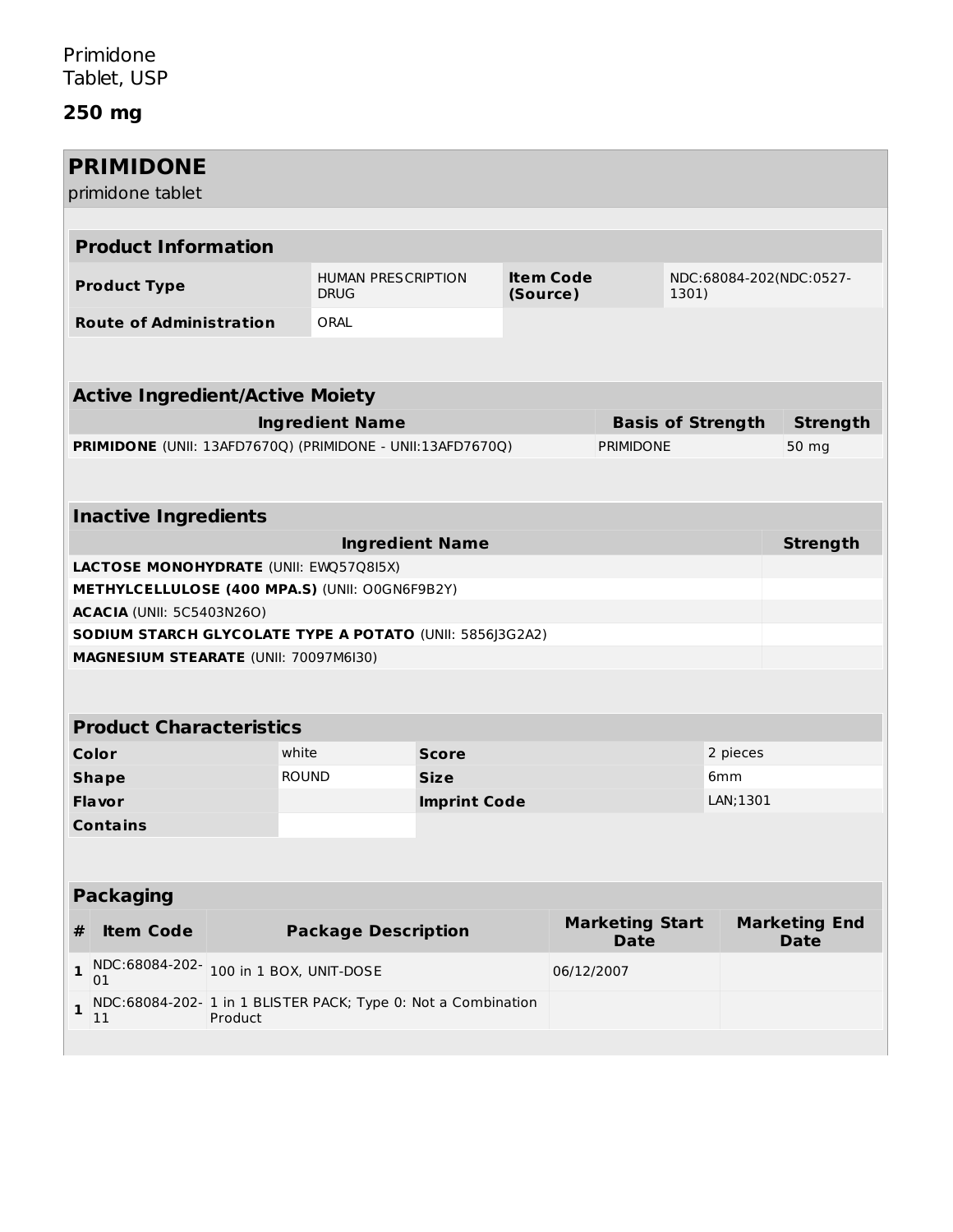| <b>Marketing Information</b> |            |                                                     |                                |                              |
|------------------------------|------------|-----------------------------------------------------|--------------------------------|------------------------------|
| <b>Marketing</b><br>Category |            | <b>Application Number or Monograph<br/>Citation</b> | <b>Marketing Start</b><br>Date | <b>Marketing End</b><br>Date |
| <b>ANDA</b>                  | ANDA084903 |                                                     | 06/12/2007                     |                              |
|                              |            |                                                     |                                |                              |
|                              |            |                                                     |                                |                              |

| <b>PRIMIDONE</b>                                                  |                                          |                              |                  |                                  |                 |
|-------------------------------------------------------------------|------------------------------------------|------------------------------|------------------|----------------------------------|-----------------|
| primidone tablet                                                  |                                          |                              |                  |                                  |                 |
|                                                                   |                                          |                              |                  |                                  |                 |
| <b>Product Information</b>                                        |                                          |                              |                  |                                  |                 |
| <b>Product Type</b>                                               | <b>HUMAN PRESCRIPTION</b><br><b>DRUG</b> | <b>Item Code</b><br>(Source) |                  | NDC:68084-203(NDC:0527-<br>1231) |                 |
| <b>Route of Administration</b>                                    | ORAL                                     |                              |                  |                                  |                 |
|                                                                   |                                          |                              |                  |                                  |                 |
| <b>Active Ingredient/Active Moiety</b>                            |                                          |                              |                  |                                  |                 |
|                                                                   | <b>Ingredient Name</b>                   |                              |                  | <b>Basis of Strength</b>         | <b>Strength</b> |
| <b>PRIMIDONE</b> (UNII: 13AFD7670Q) (PRIMIDONE - UNII:13AFD7670Q) |                                          |                              | <b>PRIMIDONE</b> |                                  | 250 mg          |
|                                                                   |                                          |                              |                  |                                  |                 |
|                                                                   |                                          |                              |                  |                                  |                 |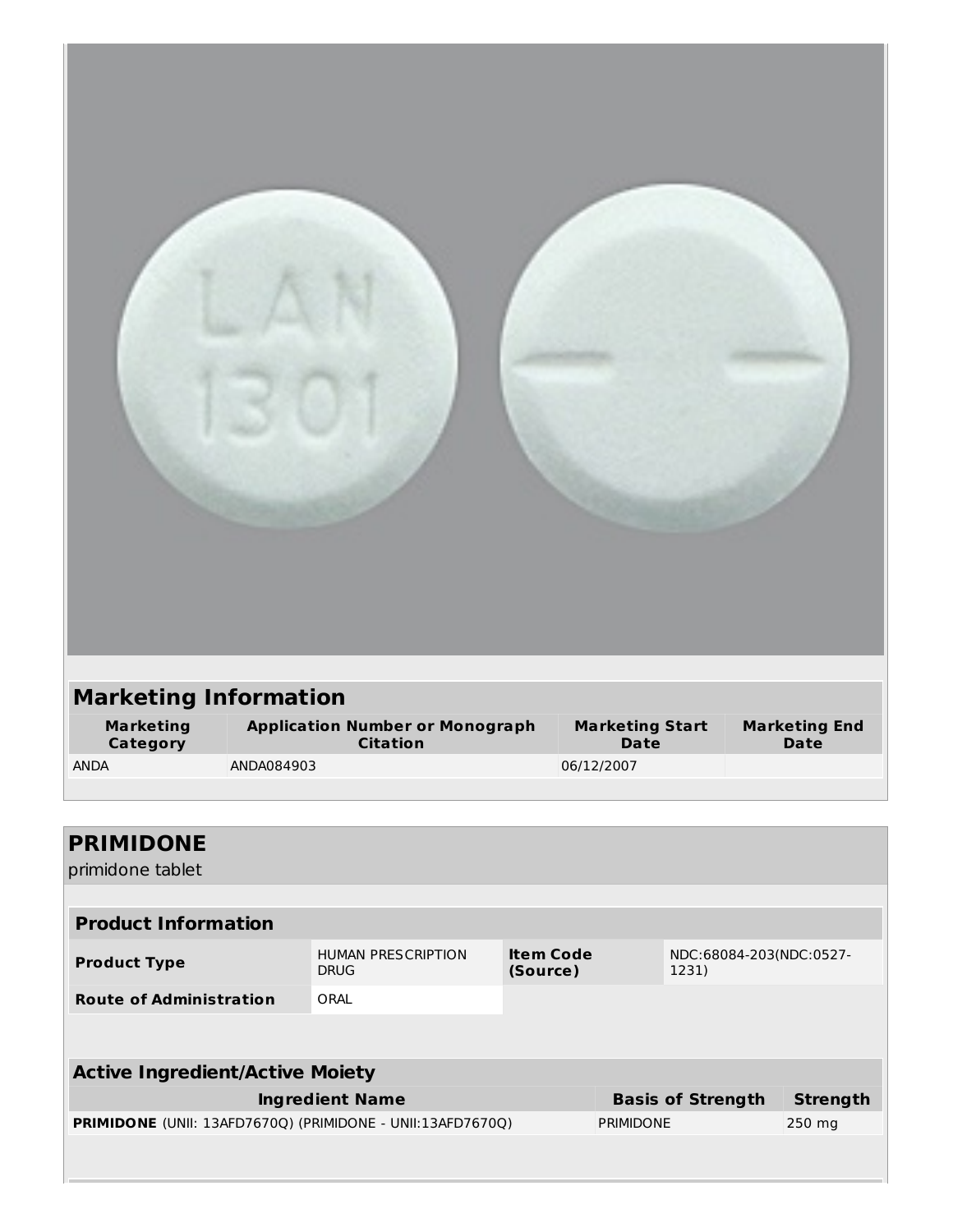| <b>Inactive Ingredients</b>                       |              |                                                          |                  |  |  |
|---------------------------------------------------|--------------|----------------------------------------------------------|------------------|--|--|
| <b>Ingredient Name</b>                            |              |                                                          |                  |  |  |
| LACTOSE MONOHYDRATE (UNII: EWQ57Q8I5X)            |              |                                                          |                  |  |  |
| METHYLCELLULOSE (400 MPA.S) (UNII: O0GN6F9B2Y)    |              |                                                          |                  |  |  |
| <b>ACACIA (UNII: 5C5403N26O)</b>                  |              |                                                          |                  |  |  |
|                                                   |              | SODIUM STARCH GLYCOLATE TYPE A POTATO (UNII: 5856J3G2A2) |                  |  |  |
| <b>MAGNESIUM STEARATE (UNII: 70097M6I30)</b>      |              |                                                          |                  |  |  |
|                                                   |              |                                                          |                  |  |  |
| <b>Product Characteristics</b>                    |              |                                                          |                  |  |  |
| Color                                             | white        | <b>Score</b>                                             | 2 pieces         |  |  |
| <b>Shape</b>                                      | <b>ROUND</b> | <b>Size</b>                                              | 10 <sub>mm</sub> |  |  |
| <b>Flavor</b><br><b>Imprint Code</b><br>LAN; 1231 |              |                                                          |                  |  |  |
| <b>Contains</b>                                   |              |                                                          |                  |  |  |
|                                                   |              |                                                          |                  |  |  |
|                                                   |              |                                                          |                  |  |  |
| Packaging                                         |              |                                                          |                  |  |  |

|   | <u>. acinaging</u> |                                                                            |                                |                              |  |  |  |  |
|---|--------------------|----------------------------------------------------------------------------|--------------------------------|------------------------------|--|--|--|--|
| # | <b>Item Code</b>   | <b>Package Description</b>                                                 | <b>Marketing Start</b><br>Date | <b>Marketing End</b><br>Date |  |  |  |  |
|   |                    | 1 NDC:68084-203-<br>01 01 1 BOX, UNIT-DOSE                                 | 06/12/2007                     |                              |  |  |  |  |
|   |                    | 1 NDC:68084-203- 1 in 1 BLISTER PACK; Type 0: Not a Combination<br>Product |                                |                              |  |  |  |  |
|   |                    |                                                                            |                                |                              |  |  |  |  |